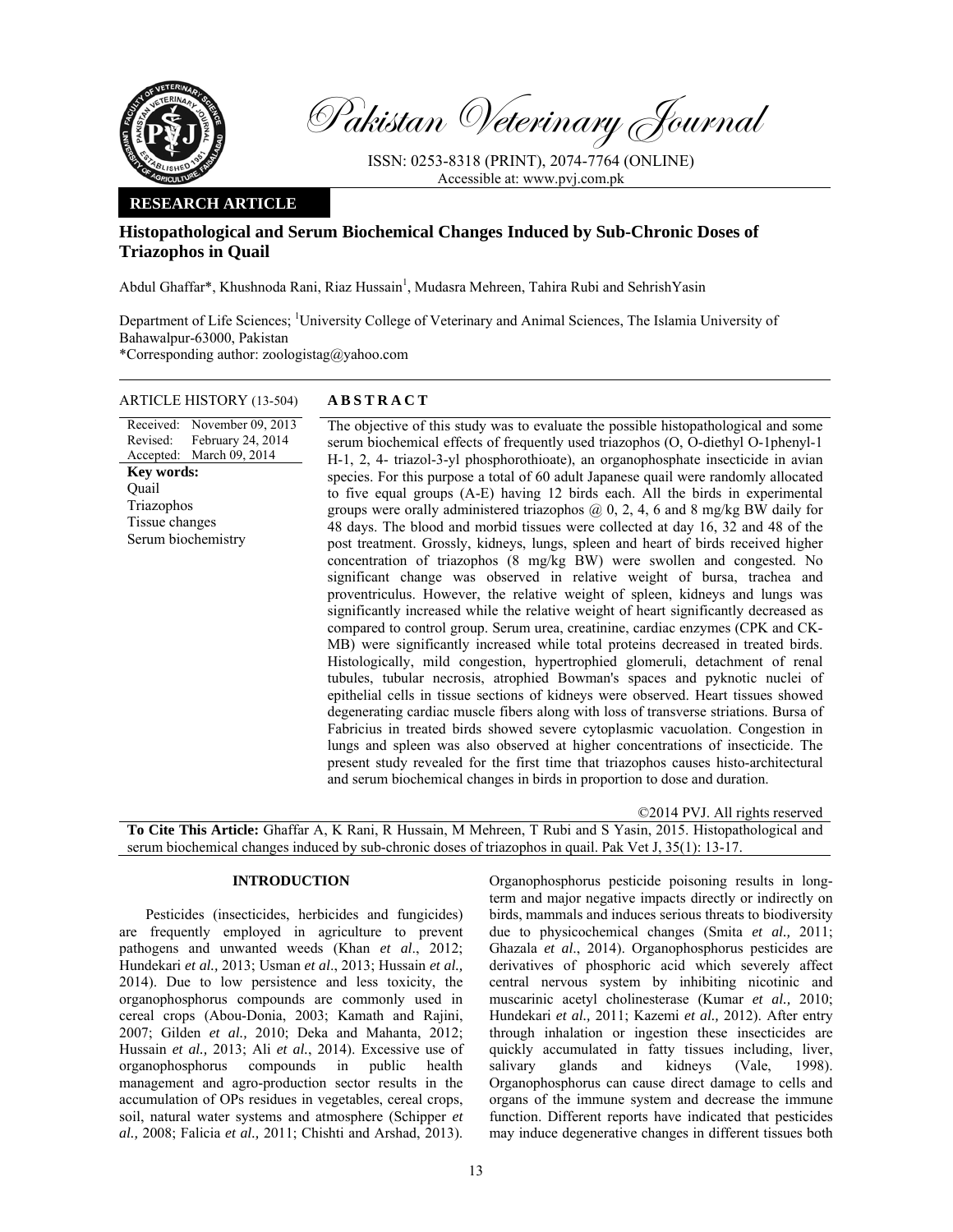in animals and human beings (Hundekari *et al.,* 2013). Hepatotoxic and nephrotoxic effects of triazophos have been observed in rats (Jain *et al.,* 2010). Histopathological changes in immune tissues and organs, cellular pathology, altered maturation, changes in lymphocytes and functional alterations to immune competent cells are recognized after OPs exposure in mammals (Voccia *et al.,* 1999; Ambali *et al.,* 2011). Different experimental studies have revealed that exposure to triazophos in rats induces oxidative stress, increases the serum glutathione-S-transferase (GST), reduces erythrocyte gluthione (GSH) and degenerative changes in kidney, spleen and liver (Jain *et al.,* 2010) and decreases total proteins in fish (Naveed *et al.,* 2010). However, up to the best of our knowledge no report is available in published literature about the histopathological changes along with some serum biochemical alterations in birds due to triazophos insecticide. Therefore, the present experimental study was carried out to determine the histopathological effects of extensively used organophosphorus insecticide in different tissues of adult male Japanese quail (*Coturnix japonica*).

#### **MATERIALS AND METHODS**

**Experimental birds:** In the present experimental study adult male Japanese quail were purchased from the local hatchery and kept under similar housing conditions in laboratory of Zoology, Department of Life Sciences, The Islamia University of Bahawalpur. All the birds were given fresh clean water and basal diet having 20% protein (Olympia Feeds, Lahore Pakistan). All the birds were healthy and kept for 10 days in wire cages for acclimatization purpose.

**Experimental protocol:** After acclimatization a total of 60 adult male quail having approximately 4-5 weeks of age were randomly selected and kept in five equal groups (A-E) having 12 birds each. Triazophos (40% technical grade) was mixed in clean water and administered to each bird  $(a, 0, 2, 4, 6$  and 8 mg/kg/day, respectively using crop tube daily. The experiment lasted for 48 days.

**Organ weight and histopathology:** For gross and histopathological observations randomly selected four birds from each group were killed by cutting juggler vein at days 16, 32 and 48 of the experiment. After slaughtering different visceral organs including kidneys, heart, spleen, intestine, lungs, bursa and proventriculus were removed and examined for presence of any gross changes. The relative weight of these organs was determined as percentage of body weight. About 4-5 mm thick tissues were removed from the all visceral organs and were preserved in 10% buffered formalin. For histopathological observations about 5µm thick sections were processed using paraffin-wax embedding technique. The sections were stained with hematoxylin and eosin (Bancroft and Gamble, 2008).

**Serum biochemical analysis:** For serum biochemical parameters the birds were killed at days 16, 32 and 48 of the experiment. Blood was collected without anticoagulant. Serum was separated by placing the blood samples on ice and stored at -20°C for further analysis.

Serum urea, creatinine, total proteins and cardiac enzymes (CPK and CK-MB) were analyzed spectrophtometrically by using commercially available kits.

**Statistical analyses:** All the collected data were subjected to statistical analysis. The means and their standard errors were also computed. For comparison the means were subjected to Tukey's test with  $P \le 0.05$ .

### **RESULTS**

Grossly the lungs, spleen, heart, kidneys, intestine, proventriculus and trachea of quail in groups A-C were normal in color and consistency throughout the experiment. However, lungs of quail in groups D and E were swollen, edematous and congested. Kidneys of birds in these groups were also swollen and congested as compared to group A. Grossly, spleen and heart of birds received higher concentration of triazophos (8 mg/kg BW) were swollen and congested.

No significant change was observed in relative weight of different organs such as bursa, trachea and proventriculus (Table 1) of treated birds when compared to the birds of control group. However, the relative weight of spleen, lungs and kidneys was significantly increased in groups D and E at day 48 of the experiment. The relative weight of heart in birds at higher values of triazophos was significantly reduced in groups D and E at day 48 of the experimental study (Table 1).

Extensive histological changes were observed in kidneys. These microscopic alterations included mild congestion, hypertrophied glomeruli, detachment of renal tubules, severe tubular necrosis, atrophied Bowman's spaces and pyknotic nuclei of epithelial cells of quail given higher levels. Light microscopic analysis of heart sections showed degenerating cardiac muscle fibers along with loss of transverse striations. Histologically, pyknotic nuclei of proventriculus, moderate degeneration and hyalinization in muscle bundles of gizzard were observed at higher doses. Tissue sections from intestine indicated histoarchitectural changes such as sloughing of the epithelium, desquamation and hemorrhages at higher doses (6 and 8 mg/kg BW) throughout the present experiment. Bursa of Fabricius in treated birds showed cytoplasmic extensive vacuolation (Fig.1). Most of these vacuoles were pushing the nucleus toward the periphery. Congestion in lungs (Fig. 2) and spleen (Fig.3) was also observed at higher levels of insecticide.

The results on some serum biochemical parameters including different cardiac enzymes (Table 2) revealed that the serum urea and creatinine increased significantly, while serum total proteins decreased significantly in birds of groups D and E when compared to control group throughout the experiment. The concentrations of cardiac enzymes including CPK and isoenzyme CK-MB were significantly increased in birds of groups D and E as compared to control group.

## **DISCUSSION**

Extensive and indiscriminate use of pesticides to protect different cereal crops poses serious threats to humans, birds and variety of other animals living in the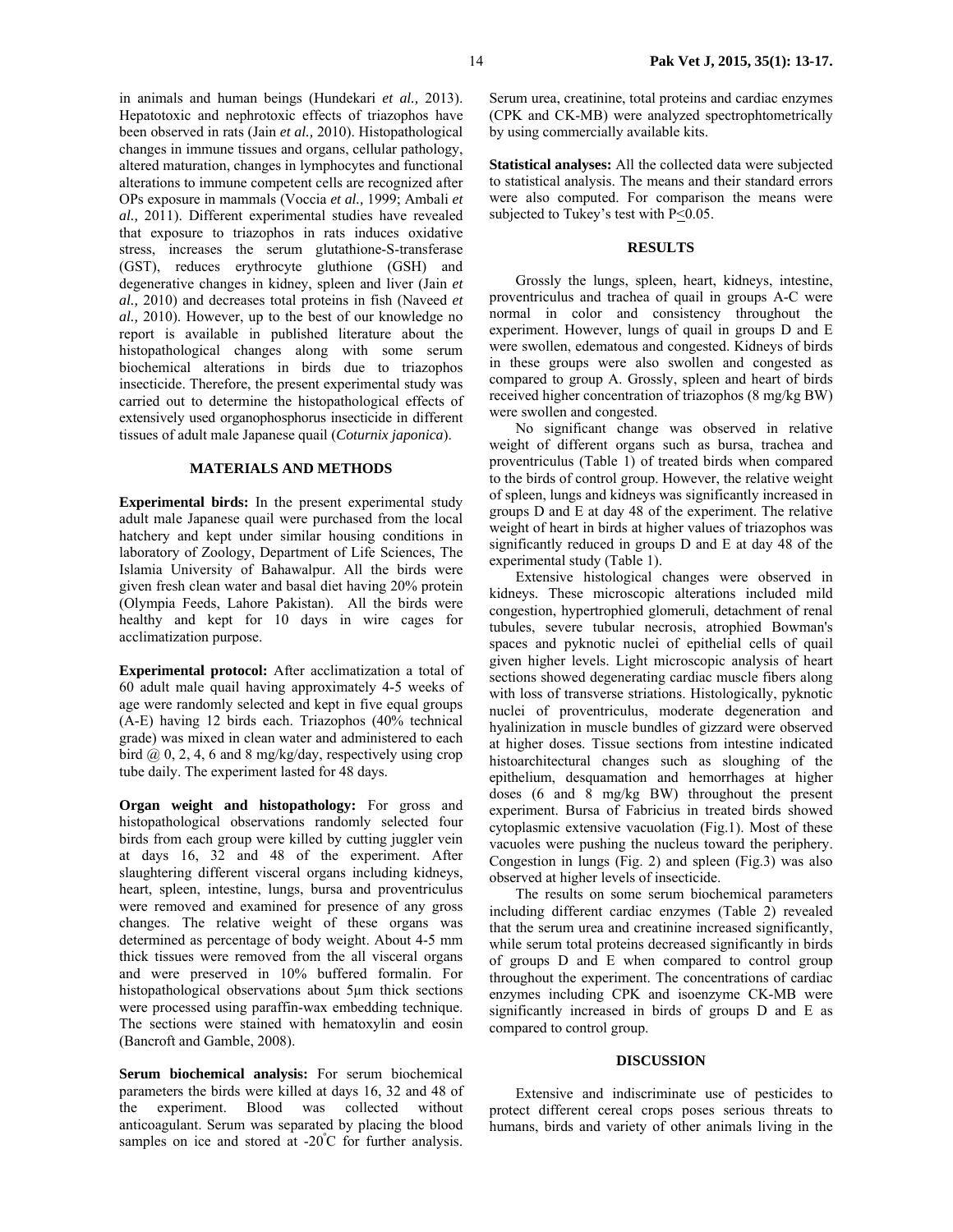|  |  |  |  |  |  | Table 1: Relative weight of different organs of Japanese quail given different levels of tiazophos |  |  |  |
|--|--|--|--|--|--|----------------------------------------------------------------------------------------------------|--|--|--|
|--|--|--|--|--|--|----------------------------------------------------------------------------------------------------|--|--|--|

| Days<br>B(2)<br>C(4)<br>D(6)<br>A(0)<br><b>Bursa</b>                            | E(8)             |
|---------------------------------------------------------------------------------|------------------|
|                                                                                 |                  |
|                                                                                 |                  |
| 16<br>$0.29 \pm 0.17$<br>$0.39 \pm 0.21$<br>$0.29 \pm 0.18$<br>$0.42 \pm 0.22$  | $0.41 \pm 0.22$  |
| 32<br>$0.28 \pm 0.15$<br>$0.30 \pm 0.13$<br>$0.38 \pm 0.11$<br>$0.25 \pm 0.19$  | $0.39 \pm 0.19$  |
| 48<br>$0.32 \pm 0.19$<br>$0.22 \pm 0.17$<br>$0.25 \pm 0.15$<br>$0.35 \pm 0.15$  | $0.37 \pm 0.12$  |
| Spleen                                                                          |                  |
| 16<br>$0.11 \pm 0.05$<br>$0.10 \pm 0.03$<br>$0.10 \pm 0.02$<br>$0.11 \pm 0.04$  | $0.10 \pm 0.05$  |
| 32<br>$0.11 \pm 0.04$<br>$0.12 \pm 0.03$<br>$0.11 \pm 0.05$<br>$0.11 \pm 0.06$  | $0.10 \pm 0.05$  |
| 48<br>$0.11 \pm 0.04$<br>$0.11 \pm 0.05$<br>$0.10 \pm 0.05$<br>$0.19 \pm 0.04*$ | $0.22 \pm 0.02*$ |
| Lungs                                                                           |                  |
| $1.37 \pm 0.05$<br>$1.41 \pm 0.05$<br>$1.58 \pm 0.24$<br>$1.34 \pm 0.03$<br>16  | $1.31 \pm 0.03$  |
| 32<br>$1.41 \pm 0.06$<br>$1.29 \pm 0.02$<br>$1.41 \pm 0.14$<br>$1.29 \pm 0.04$  | $1.29 \pm 0.02$  |
| 48<br>$1.25 \pm 0.06$<br>$1.25 \pm 0.04$<br>$1.27 \pm 0.09$<br>$1.56 \pm 0.02*$ | $1.57 \pm 0.01*$ |
| Kidneys                                                                         |                  |
| $0.64 \pm 0.04$<br>$0.68 + 0.07$<br>$0.59 \pm 0.03$<br>$0.65 \pm 0.007$<br>16   | $0.61 \pm 0.06$  |
| 32<br>$0.67 + 0.04$<br>$0.69 \pm 0.04$<br>$0.68 + 0.02$<br>$0.65 \pm 0.02$      | $0.71 \pm 0.07$  |
| 48<br>$0.77 \pm 0.04$<br>$0.79 \pm 0.01$<br>$0.78 + 0.02$<br>$0.89 \pm 0.02*$   | $0.96 \pm 0.05*$ |
| Heart                                                                           |                  |
| $1.29 \pm 0.07$<br>$1.28 + 0.02$<br>$1.27 \pm 0.0$<br>16<br>$1.31 \pm 0.03$     | $1.26 \pm 0.08$  |
| 32<br>$1.29 \pm 0.01$<br>$1.24 \pm 0.03$<br>$1.23 \pm 0.03$<br>$1.25 \pm 0.02$  | $1.12 \pm 0.08*$ |
| 48<br>$1.28 \pm 0.01$<br>$1.23 \pm 0.01$<br>$1.22 \pm 0.02$<br>$1.12 \pm 0.01*$ | $1.09 \pm 0.03*$ |
| Trachea                                                                         |                  |
| 16<br>$0.32 \pm 0.01$<br>$0.33 \pm 0.01$<br>$0.31 \pm 0.05$<br>$0.33 \pm 0.01$  | $0.32 \pm 0.02$  |
| 32<br>$0.33 \pm 0.01$<br>$0.34 \pm 0.01$<br>$0.30 \pm 0.01$<br>$0.31 \pm 0.02$  | $0.30 \pm 0.03$  |
| 48<br>$0.34 \pm 0.01$<br>$0.33 \pm 0.01$<br>$0.32 \pm 0.01$<br>$0.31 \pm 0.04$  | $0.37 \pm 0.03$  |
| Proventriculus                                                                  |                  |
| 16<br>$0.56 \pm 0.02$<br>$0.57 \pm 0.02$<br>$0.6 \pm 0.02$<br>$0.62 \pm 0.05$   | $0.56 \pm 0.02$  |
| 32<br>$0.6 + 0.02$<br>$0.59 \pm 0.03$<br>$0.6 \pm 0.02$<br>$0.60 \pm 0.02$      | $0.60 \pm 0.01$  |
| 48<br>$0.58 + 0.02$<br>$0.58 + 0.01$<br>$0.6 + 0.02$<br>$0.62 \pm 0.01$         | $0.63 \pm 0.01$  |

Values (Mean±SE) with asterisk in each row differ significantly (P<0.05) from control group.

**Table 2:** Serum biochemical profile for different parameters of Japanese quail given different levels of tiazophos

| Parameter/           | Triazophos (mg/kg/day) |                                                                                              |                    |                    |                   |  |  |  |
|----------------------|------------------------|----------------------------------------------------------------------------------------------|--------------------|--------------------|-------------------|--|--|--|
| Days                 | A(0)                   | B(2)                                                                                         | C(4)               | D(6)               | E(8)              |  |  |  |
| Urea (mg/dL)         |                        |                                                                                              |                    |                    |                   |  |  |  |
| 16                   | 13.96±0.55             | $14.25 \pm 0.27$                                                                             | $14.92 \pm 0.07$   | $17.31 \pm 0.28*$  | $19.17 \pm 0.33*$ |  |  |  |
| 32                   | $13.88 \pm 0.63$       | 14.33±0.29                                                                                   | 15.58±0.20         | 18.22±0.33*        | 20.40±0.39*       |  |  |  |
| 48                   | 13.65±0.44             | $15.3 \pm 0.39$                                                                              | $16.08 \pm 0.21$   | 19.14±0.26*        | $23.58 \pm 0.53*$ |  |  |  |
| Creatinine (mg/dL)   |                        |                                                                                              |                    |                    |                   |  |  |  |
| 16                   | $1.42 \pm 0.02$        | $1.44 \pm 0.01$                                                                              | $1.46 \pm 0.02$    | $1.85 \pm 0.08*$   | $2.14 \pm 0.01*$  |  |  |  |
| 32                   | l.47±0.02              | 1.49±0.01                                                                                    | $1.51 \pm 0.02$    | $1.94 \pm 0.09*$   | $2.16 \pm 0.05*$  |  |  |  |
| 48                   | 1.46±0.01              | 1.55±0.01                                                                                    | 1.55±0.01          | 1.99±0.08*         | $2.33 \pm 0.06*$  |  |  |  |
| Total protein(gm/dL) |                        |                                                                                              |                    |                    |                   |  |  |  |
| 16                   | $3.20 \pm 0.05$        | $3.17 \pm 0.03$                                                                              | $2.94 \pm 0.02$    | $2.58 \pm 0.04*$   | $2.44 \pm 0.04*$  |  |  |  |
| 32                   | $3.23 \pm 0.04$        | $2.94 \pm 0.07$                                                                              | $2.87 \pm 0.01$    | $2.42 \pm 0.01*$   | $2.32 \pm 0.02*$  |  |  |  |
| 48                   | $3.12 \pm 0.04$        | $2.85 \pm 0.03$                                                                              | $2.76 \pm 0.01$    | $2.31 \pm 0.02*$   | $2.24 \pm 0.04*$  |  |  |  |
| CK-MB (IU/I)         |                        |                                                                                              |                    |                    |                   |  |  |  |
| 16                   | 7.89±0.09              | $8.18 \pm 0.02$                                                                              | $8.21 \pm 0.07$    | $8.23 \pm 0.03$    | $8.32 \pm 0.05$   |  |  |  |
| 32                   | $8.20 \pm 0.04$        | $8.31 \pm 0.10$                                                                              | $8.29 \pm 0.08$    | $9.87 \pm 0.22$ *  | $10.66 \pm 0.15*$ |  |  |  |
| 48                   | $8.08 \pm 0.18$        | $8.22 \pm 0.07$                                                                              | $8.32 \pm 0.05$    | 10.91±0.24*        | 13.30±0.33*       |  |  |  |
| CPK (IU/I)           |                        |                                                                                              |                    |                    |                   |  |  |  |
| 16                   | 1943.3±26.5            | 2219.2±36.6                                                                                  | 2570.6±44.5        | 2678.5±32.3        | 3244.4±87.6*      |  |  |  |
| 32                   | 2115.5±40.4            | 2393.3±24.3                                                                                  | $2652.3 \pm 133.7$ | $3124.1 \pm 41.2*$ | 3379.8±65.2*      |  |  |  |
| 48                   | 2219.4±42.6            | 2377.6±59.9                                                                                  | $2720.8 \pm 15.1$  | 3205.4±27.6*       | 3460.5±55.2*      |  |  |  |
|                      |                        | Values (Mean±SE) with asterisk in each row differ significantly (P<0.05) from control group. |                    |                    |                   |  |  |  |

same ecosystem and the surrounding environment (Naveed *et al.,* 2010; Hussain *et al.,* 2012). Triazophos, a non-systemic insecticide, is broadly used in agroproduction, livestock and public health (Mitra *et al.,* 2011; Hundekari *et al.,* 2013). Acute and chronic toxic effects of triazophos in different animals including non-target invertebrates are well established (Jain *et al.,* 2010; Naveed *et al.,* 2011) both under field and experimental conditions. However, the scanty information is available about its toxic effects in birds (Kumari *et al.,* 2001).

In the present study, results showed gross abnormalities in different visceral organs at low levels of insecticide. Different gross changes such as swollen and congested lungs, kidneys, spleen and heart were prominent in birds given higher concentrations of triazophos which have not previously reported in birds. The relative weight of spleen, kidneys and lungs was increased significantly while the relative weight of heart was significantly decreased when compared to birds of control group. Previously no reports could be found in accessible literature about the macroscopic effects of triazophos in lungs, proventriculus, gizzard, and intestine. These gross lesions could be attributed to systemic toxicity. However similar results due to organophosphates poisoning in rats (Mossalam *et al.,* 2011) and birds (Mahmoud *et al.,* 2012) are available which indicate systemic toxicity of triazophos.

In the present study, extensive histological changes such as mild congestion, hypertrophied glomeruli, detachment of renal tubules, severe tubular necrosis,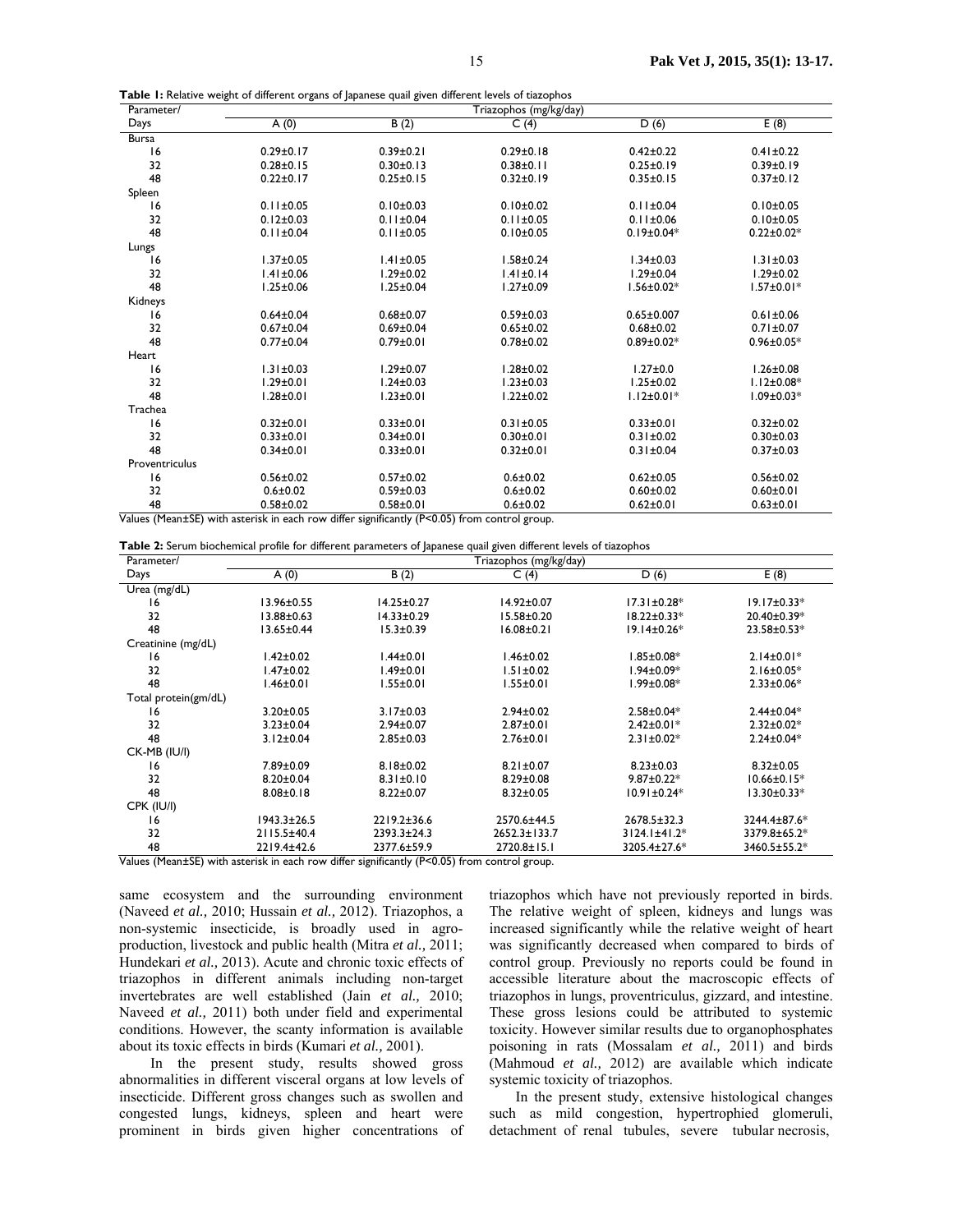

**Fig. 1:** Light micrograph of bursa of Fabricius of male Japanese given different levels of triazophos showing vacuolation. 200X; H & E



Fig. 2: Light micrograph of lungs of male Japanese quail given different levels of triazophos showing severe congestion. 200X; H & E



Fig. 3: Light micrograph of spleen of male Japanese quail given different levels of triazophos showing severe congestion. 200X; H & E

atrophied Bowman's spaces and pyknotic nuclei of epithelial cells of kidneys were observed at higher levels. Histologically, pyknotic nuclei of proventriculus, moderate degeneration and hyalinization in muscle bundles of gizzard, congestion in lungs and spleen were also observed at higher doses. These histoarchitectural alterations in these tissues could be related to pathophysiological consequence due to accumulation of insecticide in visceral organs. These histopathological changes suggest that organophosphorus pesticides exhibit their harmful effects due to their ability to generate reactive

oxygen species which injure the biological membrane, nuclear material, lipids and carbohydrates of the cells. Previously, histopathological alterations in brain, spleen and kidneys of rats treated with triazophos have been reported (Jain *et al.,* 2010). In the present study histopathological analysis of heart tissues showed degenerating cardiac muscle fibers along with loss of transverse striations while in intestine tissues, sloughing of the epithelium, desquamation and hemorrhages were observed at higher doses (6 and 8 mg/kg BW). Bursa of Fabricius in treated birds showed extensive cytoplasmic vacuolation. These necrotic changes observed in different visceral tissues in our study could be due to increased release of IL-1 $\alpha$  and IL-33 from dead cells. Moreover these changes can also be related to increased production of intracellular DAMPS (N formal peptides, HsP and neuropeptides) and extracellular DAMPS (biglycan and hyloroune).

The serum total proteins values were significantly decreased. The decreased in total proteins in current study could be due to impaired protein synthesis in liver, leakage of proteins from kidneys and altered hemato-biochemical functions. The toxicants may influence the hormonal balance which could directly or indirectly change the tissue protein levels. Decreased concentrations of liver proteins in fish (Naveed *et al.,* 2010; Singh, 2013) have been reported. Serum creatinine and urea levels increased in birds suggesting tubular renal insufficiency, urinary tract obstruction, impaired glomerular function and kidneys damage (Mossalam *et al.,* 2011; Mahmoud *et al.,* 2012). The concentrations of cardiac enzymes including CPK and isoenzyme CK-MB were also significantly increased in treated birds. Previously in accessible literature no report is available about the toxic effects of triazophos on the concentrations of CPK and isoenzyme CK-MB in birds. Increased levels of these cardiac enzymes could be related to increased lipid peroxidation (oxidative stress) process due to increased generation of reactive oxygen species (ROS) causing injuries to biological membranes and cellular cytoplasmic structures. Previously increased status of oxidative stress due to organophosphate pesticides has been reported (Jain *et al.,* 2010; Mossalam *et al.,* 2011; Hundekari *et al.,* 2013).

Form the findings of the present study it can be concluded that sub chronic exposure of triazophos induces various gross and serum biochemical changes in birds.

#### **REFERENCES**

- Abou-Donia MB, 2003. Organophosphorus ester-induced chronic neurotoxicity. Arch Environ Health, 58: 484-497.
- Ahmad Z, MS Butt, R Hussain, A Ahmed and M Riaz, 2013. Effect of oral application of xylanase on some hematological and serum biochemical parameters in broilers. Pak Vet J, 33: 388-390.
- Ali A, JA Khan, T Khaliq, I Javed, F Muhammad, B Aslam and MZ Khan, 2014. Hematobiochemical disruptions by lambda-cyhalothrin in rats. Pak Vet J, 34: 54-57.
- Ambali SF, JO Ayo, KAN Esievo and SA Ojo, 2011. Hemotoxicity induced by chronic chlorpyrifos exposure in Wistar rats: Mitigating effect of Vitamin C. Vet Med Int 2011: Article ID 945439, doi:10.4061/2011/945439.
- Bancroft JD and M Gamble, 2008. Theory and Practice of Histological Techniques, 6<sup>th</sup> Ed, Churchill Livingstone.
- Chishti Z and M Arshad, 2013. Growth Linked biodegradation of chlorpyrifos by agrobacterium and enterobacter spp. Int J Agric Biol, 15: 19-26.